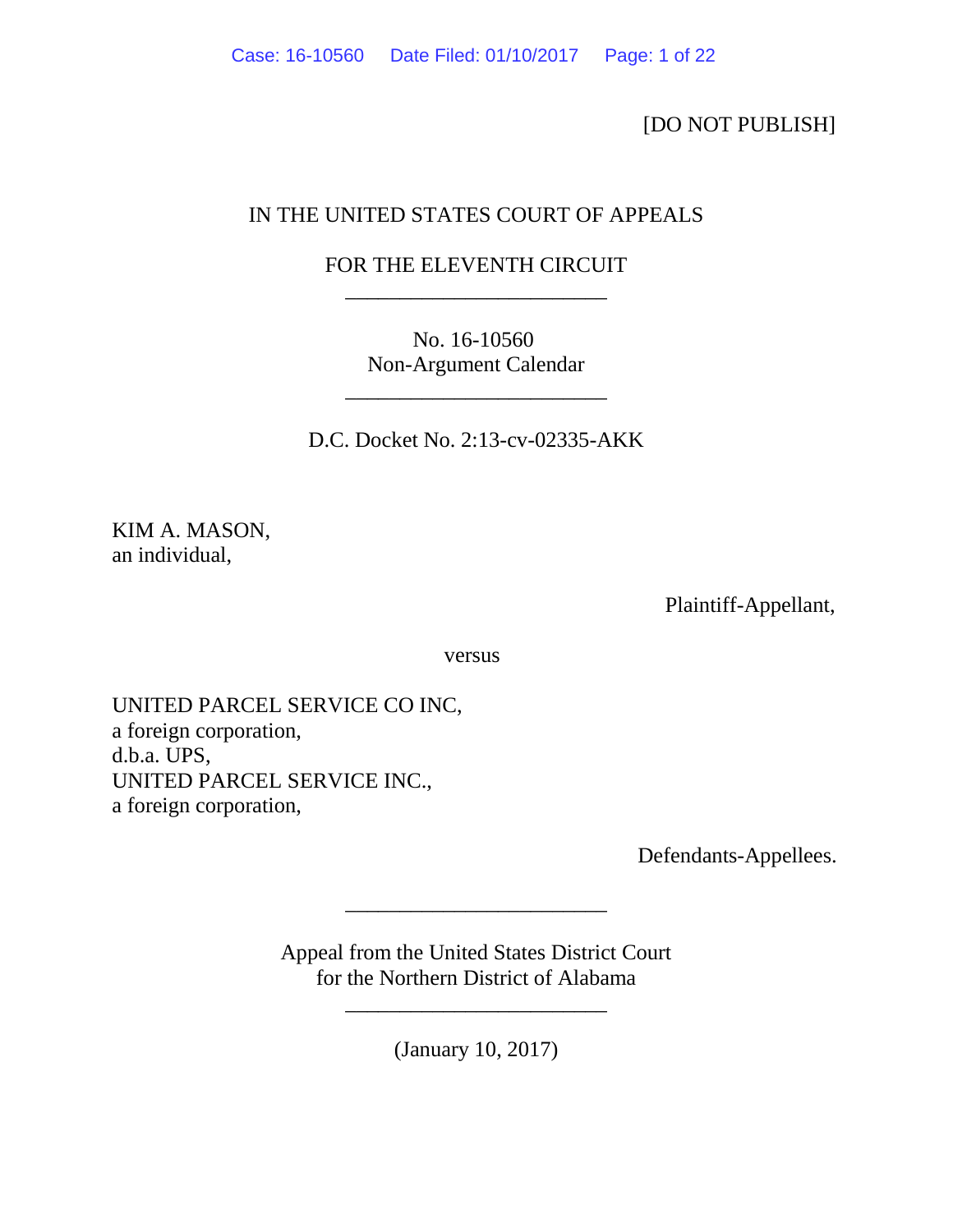Before HULL, JORDAN and ROSENBAUM, Circuit Judges.

## PER CURIAM:

Plaintiff-Appellant Kim Mason appeals the district court's grant of summary judgment in favor of Defendant-Appellee United Parcel Service, Inc. ("UPS") in her employment discrimination suit filed pursuant to the Americans with Disabilities Act ("ADA"). Mason also claims that the district court erred in denying her motion to strike certain errata sheets. After review, we affirm.<sup>[1](#page-1-0)</sup>

After Mason was injured on the job, her doctor imposed certain lifting restrictions that made her ineligible for the delivery truck driver position she held with UPS at the time of her injury. This case involves whether Mason, as a union member, could have, with or without reasonable accommodation, performed the essential functions of certain other union positions within UPS, all of which also had lifting requirements. Therefore, we begin by setting forth a detailed account of the undisputed evidence.

## **I. BACKGROUND**

## **A. UPS's Operations**

UPS is a package delivery company, moving millions of packages each day. UPS runs its operations through a network of package centers. UPS's larger

<span id="page-1-0"></span><sup>1&</sup>lt;sup>1</sup> <sup>1</sup>We review a grant of summary judgment de novo, construing the facts and drawing all reasonable inferences in favor of the nonmoving party. Holly v. Clairson Indus., LLC, 492 F.3d 1247, 1255 (11th Cir. 2007). Summary judgment is appropriate only "if the movant shows that there is no genuine dispute as to any material fact and the movant is entitled to judgment as a matter of law." Fed. R. Civ. P. 56(a).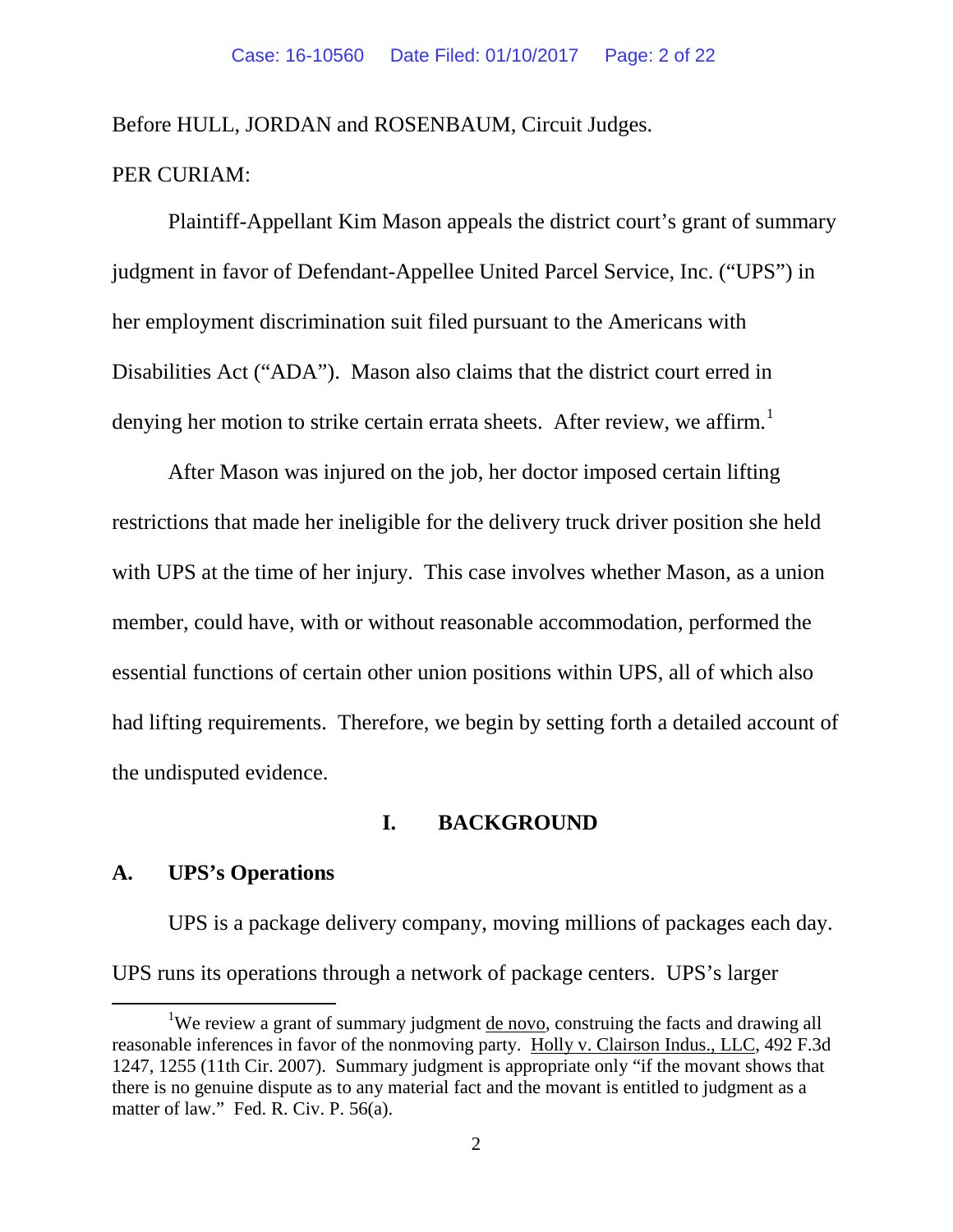### Case: 16-10560 Date Filed: 01/10/2017 Page: 3 of 22

package centers are automated, but "conventional" package centers—like the one in Huntsville, Alabama where Mason worked—are not fully automated, meaning that some operations are done manually. The nearest automated building to Huntsville is in Memphis, Tennessee.

The majority of UPS employees, especially those working at package centers, are covered by a collective bargaining agreement ("CBA") between UPS and the International Brotherhood of Teamsters. When a union position becomes available at a package center, UPS will put up a bid sheet. Union employees who are interested in the position sign the bid sheet. The position is then offered to the employee on the bid sheet with the highest seniority. If that employee refuses the position, it is offered to the employee with the second-highest seniority, and so on. All union positions are filled through this bidding process.

Seniority for purposes of bidding on open union positions is determined by the employee's seniority date within their package center. In other words, if a union employee like Mason were to move to a new package center, she would enter as the employee with least seniority. The CBA prohibits employees from bumping or displacing other employees from the union jobs they occupy. While there is an exception to UPS's bidding-seniority system for accommodations under the ADA, Mason told UPS that she only wanted to be considered for positions in and around Huntsville.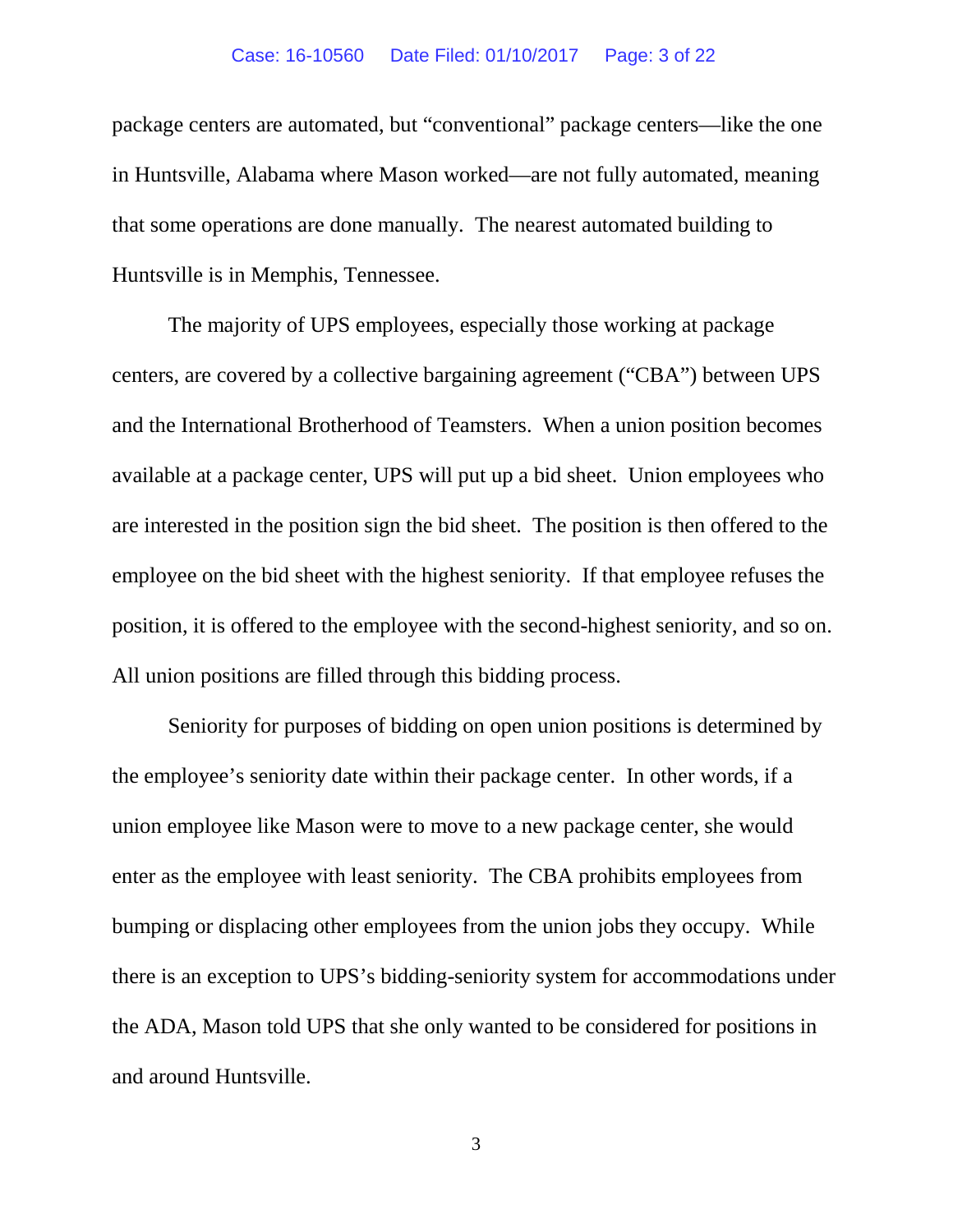## **B. The MAPP Process**

At all relevant times, employees who sought management positions at UPS were required to go through the company's "Management Assessment and Promotion Process" or "MAPP." To start the process, the employee was required to submit a written letter of interest to UPS, and this letter had to be submitted for every year that an employee wished to be considered for a management position. Letters of interest expired every December 31.

After an employee submitted a letter, the employee's supervisor would conduct an initial assessment, which involved scoring the employee's performance in a number of relevant areas. If an employee passed the initial assessment, the employee would progress through a number of steps in the MAPP process. Only employees who successfully completed the MAPP process could be placed in the "promotion pool for that calendar year" and be eligible for consideration for promotion from a union position to a non-union management position.

### **C. Mason's Employment with UPS**

In 1994, Mason began working for UPS as a "pre-loader," a part-time position that entails loading packages onto UPS's delivery trucks. Mason always worked at UPS's Huntsville Package Center and was always a union employee. In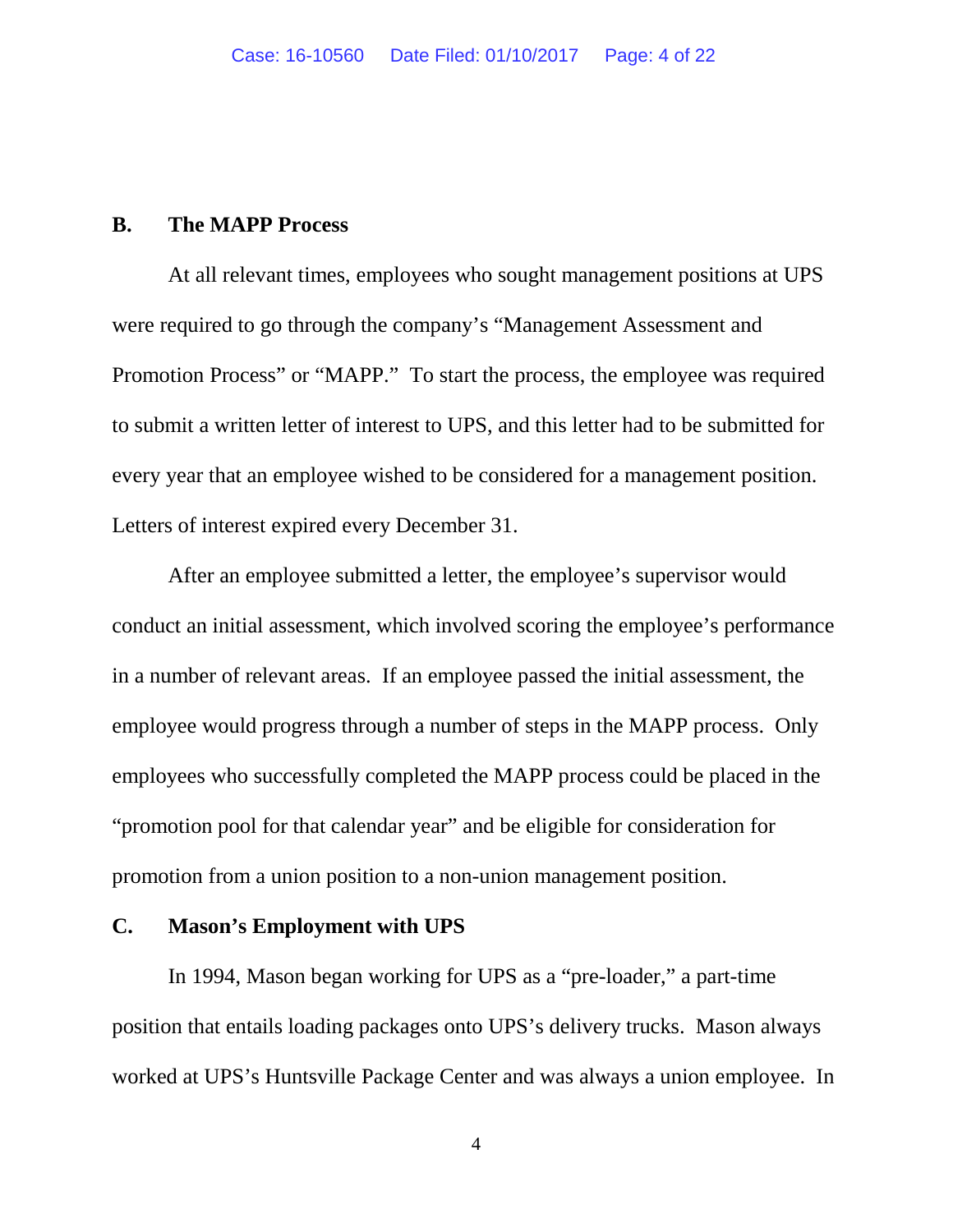the early 2000s, Mason became a full-time delivery truck driver. Mason has never held a management position at UPS.

On March 22, 2011, Mason fell off the back of her delivery truck and injured her wrist. Dr. James Martens, the doctor who performed surgery on Mason's wrist, concluded that she reached maximum medical improvement ("MMI") in October 2011.

### **D. ADA-Accommodation Process**

In early 2012, at UPS's invitation, Mason requested accommodation for her alleged disability under the ADA. $^2$  $^2$  In January 2012, Dr. Martens completed a "Request for Medical Information" form, which indicated that Mason was not able to perform all the functions of her current driver position. Dr. Martens's form noted that Mason was unable to: "(1) lift, lower, push, pull, leverage and manipulate equipment and or packages weighing up to 70 pounds[,] (2) [a]ssist in moving packages weighing up to 150 pounds[, and] (3) [l]ift packages to heights above the shoulder and lower to foot level." Dr. Martens determined that Mason had a permanent 25-pound lifting restriction, but that she could lift 10 pounds occasionally. Those restrictions have not changed.

On February 10, 2012, as part of UPS's ADA-accommodation process, Mason met with Tammy Butler and Doreen Ingle, both from UPS's Human

<span id="page-4-0"></span> $\frac{1}{2}$ <sup>2</sup> UPS has an "established ADA procedure" to handle employee requests for reasonable accommodation, and Mason's request was handled in accordance with this process.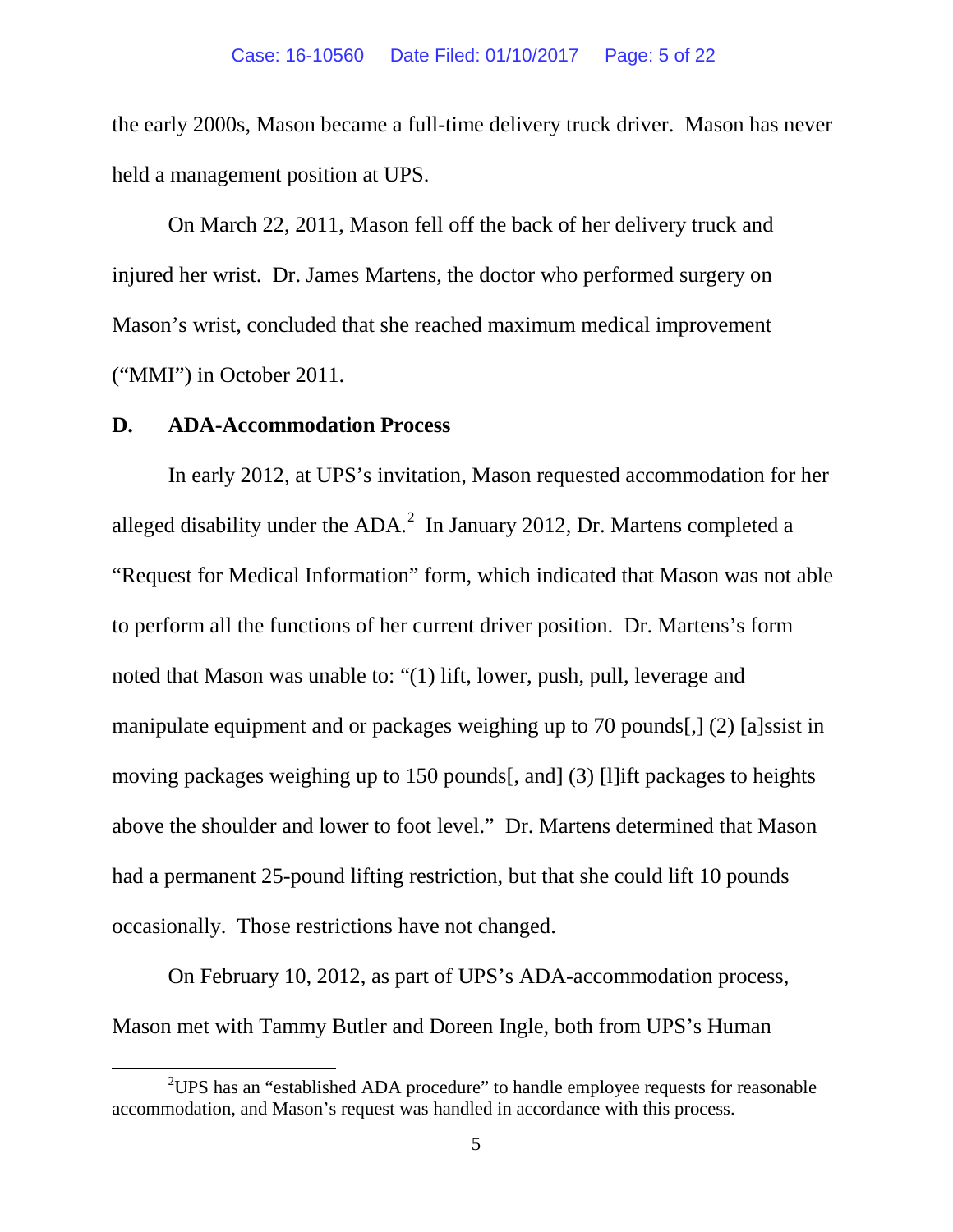Resources ("HR") department, and Lois Forsmo, an occupational health nurse with UPS. This is commonly known as a "checklist meeting" because the employee is asked to complete an accommodation checklist form.

As part of that meeting, Mason filled out Part A of UPS's "Accommodation Checklist." On that form, Mason stated that she could be accommodated by obtaining a position without the requirement of lifting "heavy" packages, specifically noting management, training, and package center supervisor positions. As to other jobs Mason believed she could do with or without accommodation, Mason identified the following: "air driver, customer counter, clerk, office, safety, preload, spa, decap, dispatch, local sort smalls, overgoods, office clerk, porter[,] car wash, misloads, hazmat." Mason described her prior 17-year work experience at UPS and noted she had previously done most of the jobs listed.

On behalf of UPS, Ingle<sup>[3](#page-5-0)</sup> filled out Part B of the Accommodation Checklist form.[4](#page-5-1) With respect to Mason's current job as a delivery truck driver, Ingle identified the "proposed accommodation[s]" of (1) no lifting of packages weighing more than 25 pounds, (2) no lifting above the shoulder, and (3) no lifting or

<span id="page-5-0"></span> $\frac{1}{3}$  $3$ At that time, Ingle was the company's Area HR Manager assigned to Mason's ADA accommodation request.

<span id="page-5-1"></span><sup>&</sup>lt;sup>4</sup>While Butler attended the meeting in person with Mason, Ingle and Forsmo participated via telephone. Accordingly, Mason testified that she did not see Part B of the form at the checklist meeting.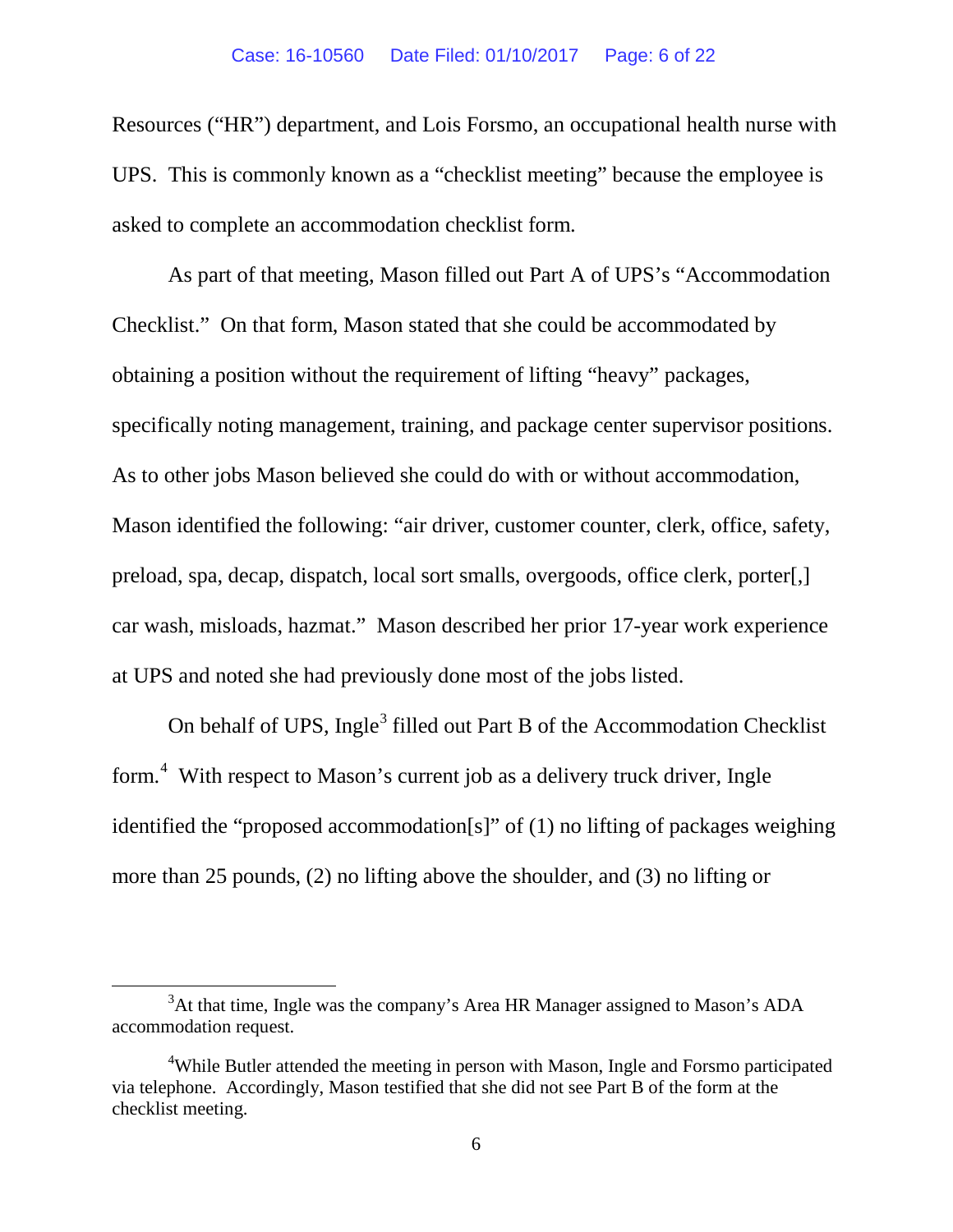lowering packages weighing up to 70 pounds. Ingle indicated that, for these restrictions, no means existed to make the requested accommodation.

Next, Ingle identified these potential positions, to which Mason could be reassigned, as an accommodation: air driver, customer counter, preload, smalls, porter, carwash, office, and clerk. Ingle noted that (1) Mason had the "education, skills, and experience" ("ESE") for all of the positions, but (2) none of these positions were currently open or would be vacant within a reasonable period of time. The form asked:

Does the employee preliminarily appear capable of performing the essential job functions ("EJF") of this position with or without reasonable accommodation?

Under EJF, Ingle put "Yes" as to each position and underlined the word "with" in the form question. Ingle underlined the word "with" because it was her preliminary determination that Mason could perform the essential functions of these jobs with reasonable accommodations. In her declaration, Ingle stated that she "completed Section B to indicate that Ms. Mason preliminarily appeared capable of performing the essential job functions of certain positions . . . but this was not a final conclusion."

On the checklist form, Ingle also identified additional accommodations not identified by Mason, specifically noting that Mason could work in supervision, "once qualified." Ingle noted that means existed to make this accommodation,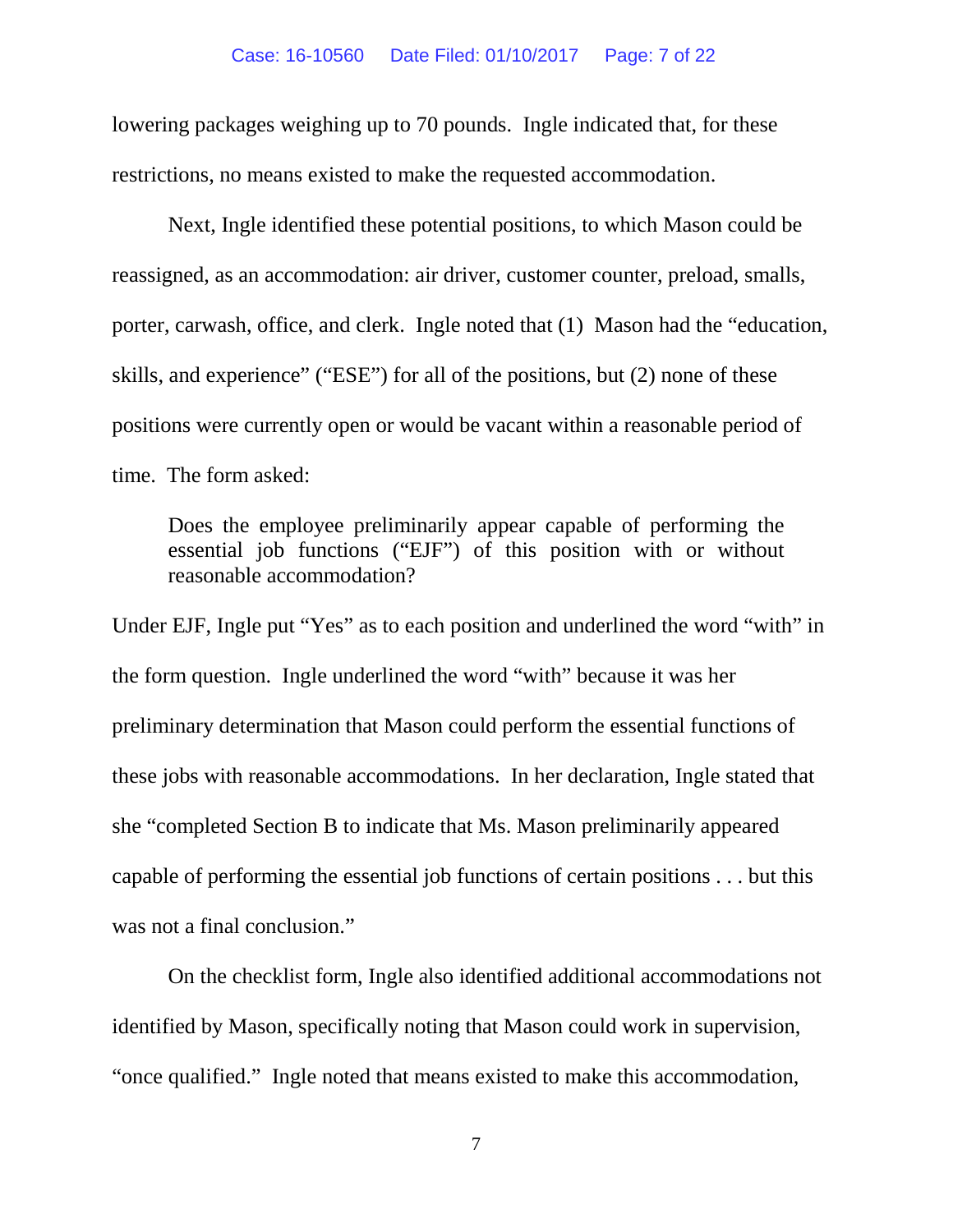once Mason was qualified, and that it would not conflict with the CBA. Ingle stated that she had explained the MAPP process to Mason.<sup>[5](#page-7-0)</sup>

After the meeting, Ingle sent the checklist form to Forsmo. According to Forsmo's declaration, "[t]hereafter, it was determined that, based on Ms. Mason's restrictions as reported by Ms. Mason and her doctor, there were no positions available for which Ms. Mason was qualified and capable of performing the essential job functions with or without reasonable accommodation."This determination was made by UPS's ADA committee, and was not a final decision made by Ingle alone.

On April 3, 2012, Ingle sent Mason a letter informing Mason that UPS was not aware of "any available position at UPS at this time for which you are qualified and capable of performing the essential job functions with or without reasonable accommodation," and stating that UPS would continue to look for such a position for up to six months. During the next six months, Ingle "periodically" inquired as to whether there were any available positions at the Huntsville facility that Mason could perform with her physical restrictions. But no such positions became available during that six-month period.

In her deposition, Mason stated that, after she received the April 3, 2012 letter, she spoke with Ingle on "[n]umerous" occasions "on a pretty regular basis"

<span id="page-7-0"></span> $rac{1}{5}$ <sup>5</sup>Mason had submitted letters of interest to initiate the MAPP process in several years prior to 2012, but her paperwork was not current at the time of the checklist meeting.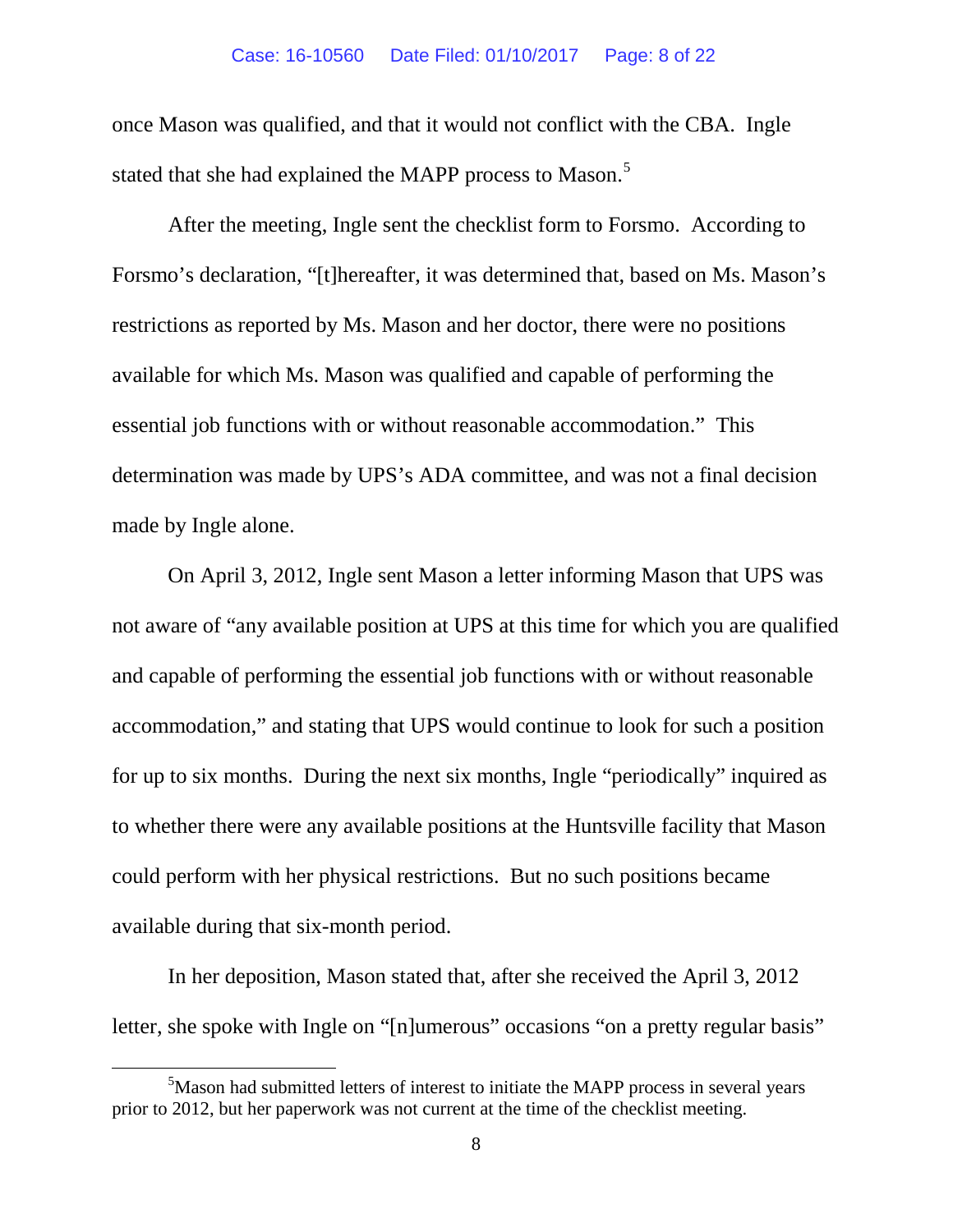to ask if UPS had found any available positions and/or to inform Ingle of a potential position. Ingle reminded Mason several times about the MAPP process and that all employees needed to complete this process to be eligible for management positions. According to Ingle, Mason asked her at one point about available Clerk and Customer Counter Clerk positions at the Huntsville center, but Ingle informed her that these positions required lifting "well in excess of her medical limitation of 25 pounds."

On September 13, 2012, Mason sent Ingle two letters. One was Mason's request to be considered for the MAPP process. The second was a letter noting the history of the case and stating that:

Since April I have contacted you several times, by phone, to inquire if there have been any positions open and to suggest positions that were open or changing that I may be eligible for. To date I still have not received any suggestions for reasonable accommodations in accordance with the [ADA] from [UPS].

Mason also stated that there were two positions currently open at the Huntsville facility for "Package Center Clerks" that "do not handle packages" and were listed on the Accommodation Checklist.

According to UPS, however, these two positions were not union positions but were, rather, management positions. As Mason had not completed the MAPP process, and was not in the "MAPP pool" of candidates, Mason was not qualified to be considered for these positions.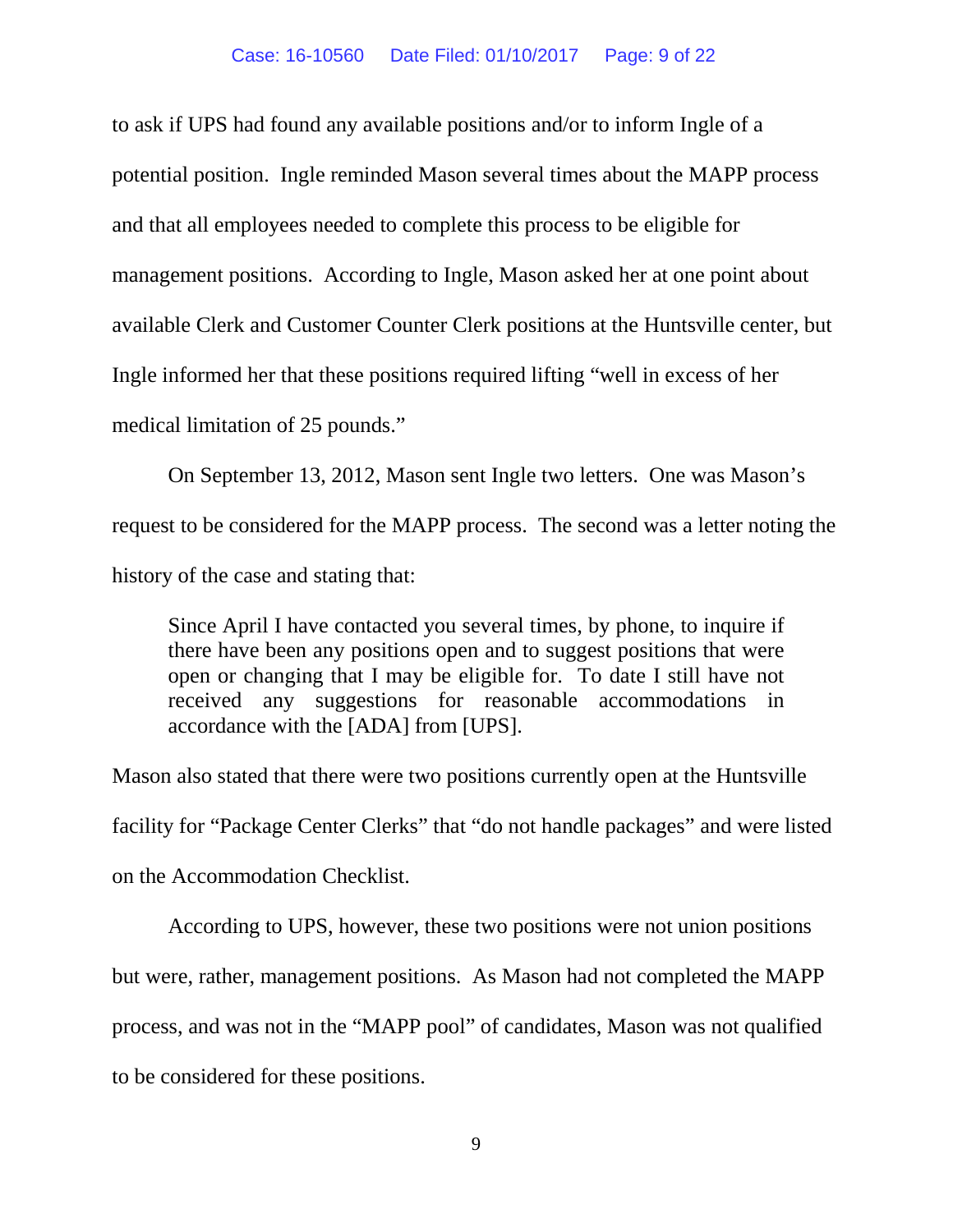In October 2012, Mason underwent an initial assessment as part of the MAPP process, where her supervisor, Jeff Hill, assessed her performance. Hill gave her a score of between 2 and 3, and a score of 3.5 was required to pass the initial assessment. Because Mason did not complete the MAPP process, Mason was never eligible for consideration for promotion to a supervisory position in 2012. In her deposition, Mason accused Hill of discriminating against her on the basis of her disability by giving her a low score on the initial assessment. Hill denied this accusation.To this Court's knowledge, Mason remains an inactive employee of UPS.

## **E. Jobs that Came Available at the Huntsville Package Center During the Relevant Time Period**

From February 2012 to April 2013 (the "Relevant Time Period")<sup>[6](#page-9-0)</sup>, the Huntsville facility had three openings for union positions: (1) preloader, (2) clerk, and (3) air driver.

Preloaders are responsible for moving packages through the package centers and loading those packages onto delivery trucks. The written job description requires preloaders to push and pull packages weighing 21 to 50 pounds unassisted, lift and carry packages weighing 21 to 70 pounds unassisted, and move packages weighing up to 150 pounds.

<span id="page-9-0"></span> $\overline{6}$  ${}^{6}$ In its "Supplemental Response to Plaintiff's Discovery," UPS identified this as the "Response Period." Mason has not disputed this. The record reflects that Mason filed a grievance with the union, which was denied in April 2013.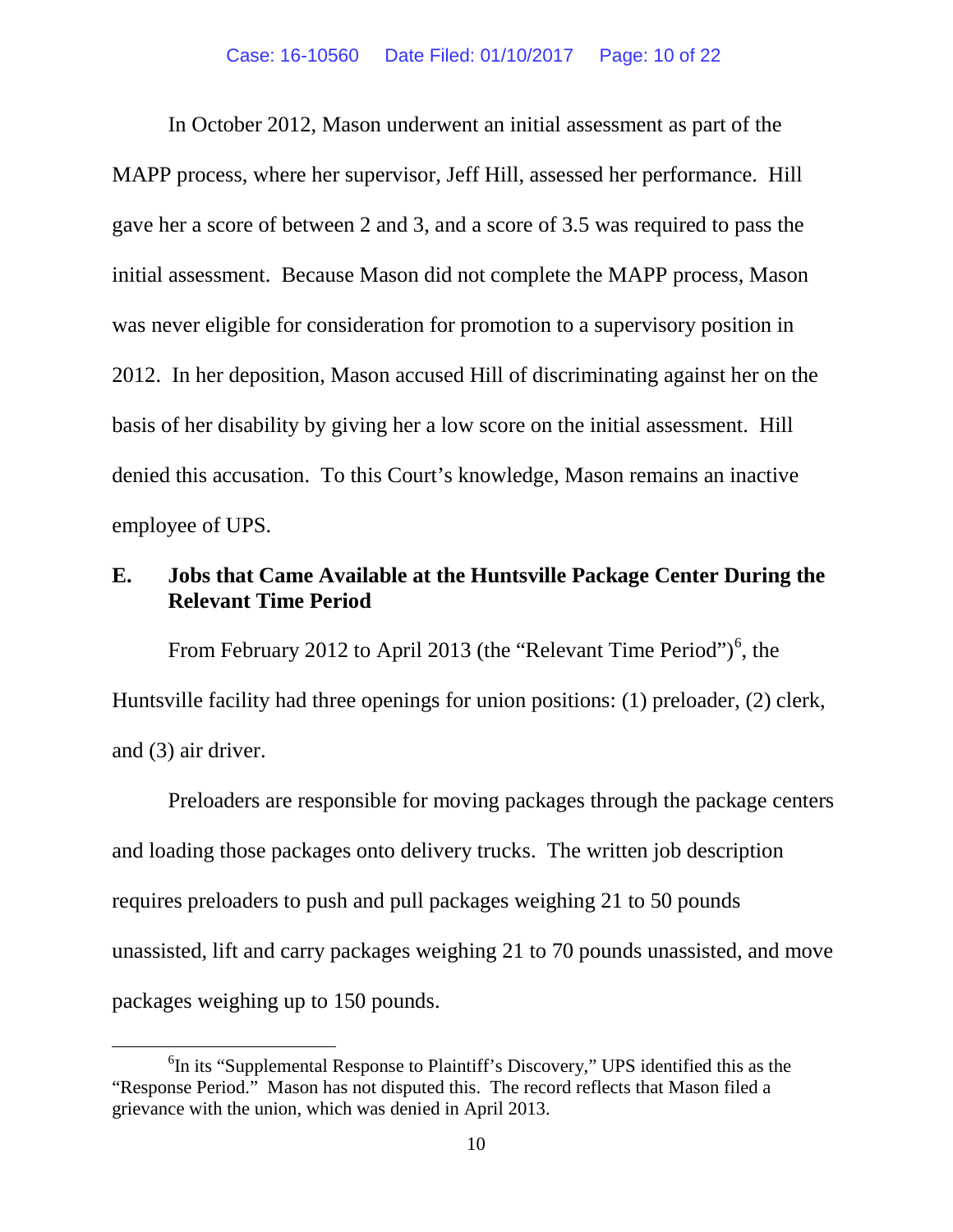Customer Counter Clerks staff the front counter and are responsible for receiving and processing packages from customers. Center Clerks handle damaged packages, rewrap and repackage damaged packages, and correct labeling errors. The written job description for both clerk positions requires the employee to (1) lift, lower, push, pull, leverage and manipulate equipment and/or packages weighing up to 70 pounds; (2) assist in moving packages weighing up to 150 pounds; (3) lift packages to heights above the shoulder; and (4) lower packages to foot level.

Air Drivers pick up and deliver next-day air packages. The written job description for this position also requires the employee to (1) lift, lower, push, pull, leverage and manipulate equipment and/or packages weighing up to 70 pounds; (2) assist in moving packages weighing up to 150 pounds; (3) lift packages to heights above the shoulder; and (4) lower packages to foot level.

Additionally, a UPS official stated that "[m]anipulating and lifting packages are core functions of [all these] positions . . . all of which entail the constant handling of packages throughout the workday." The Huntsville facility is one of UPS's smaller package centers, and it is "leanly staffed." Therefore, "[i]f an employee is unable or refuses to perform all of his or her required job functions, including lifting packages without assistance within the weight requirements of the position, the operation could be interrupted, resulting in potential service failures."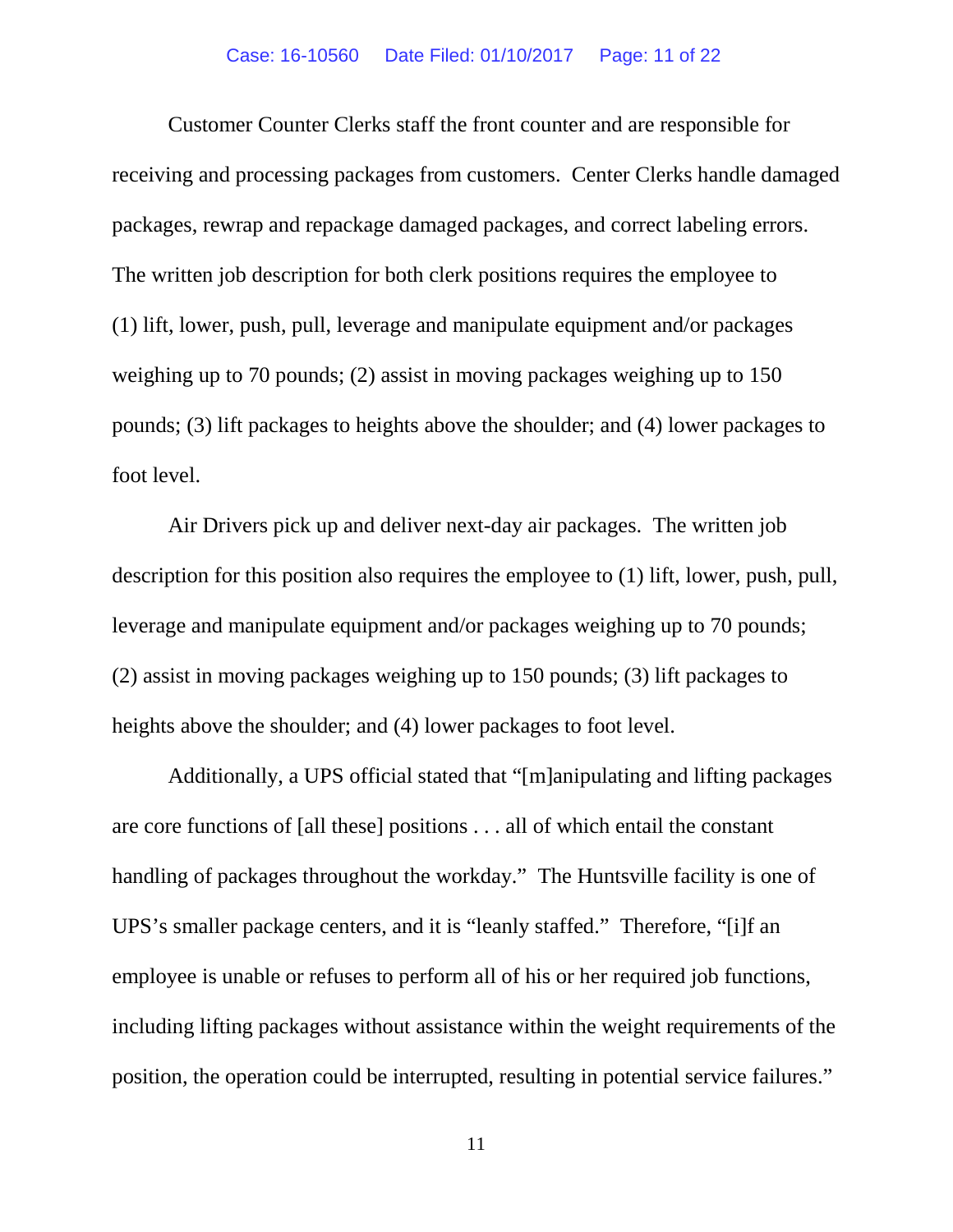UPS does not have permanent light-duty work assignments.In short, the stated lifting requirements for all three jobs fell outside Dr. Marten's assessment of Mason's lifting restrictions.

In addition to these positions, Mason listed these jobs on her Accommodation Checklist: office, safety, spa, decap, dispatch, local sort smalls, overgoods, porter, car wash, misloads, and hazmat. Most of these are not discrete positions but are, instead, tasks performed by other employees.<sup>[7](#page-11-0)</sup> Porter and Car Wash are, however, discrete union positions. But neither of these positions became available during the Relevant Time Period.

In her declaration, Mason averred that "[s]ome of the positions [she listed on the checklist form] do not even require lifting heavy packages even though the essential functions of the job may indicate that, including small sort and customer clerk, and clerk." Mason also stated that she was "personally aware of employees receiving help lifting packages that are heavy[,] including the positions of customer clerk and clerk positions [sic]." Mason claims that she requested those

<span id="page-11-0"></span> $\overline{7}$  $\sigma$ <sup>7</sup>For example, "small sort" is a function performed by the Loader/Unloader. At the Huntsville facility, Loaders/Unloaders who work on the small sort operation must be able to lift, manipulate, and carry containers or bags, and the containers and bags typically weigh more than 25 pounds. "Spa" and "misloads" refer to two of the functions Loaders/Unloaders and Preloaders can perform. A Loader/Unloader, Preloader, or Clerk who is certified to do so may also handle hazardous materials ("hazmat"). A Clerk may also handle overgoods, a reference to package contents that have been displaced from the package in some way. "Office" duties are typically performed by management, as are "dispatch" and "safety" duties. Mason testified that she did not remember what she meant by "decap."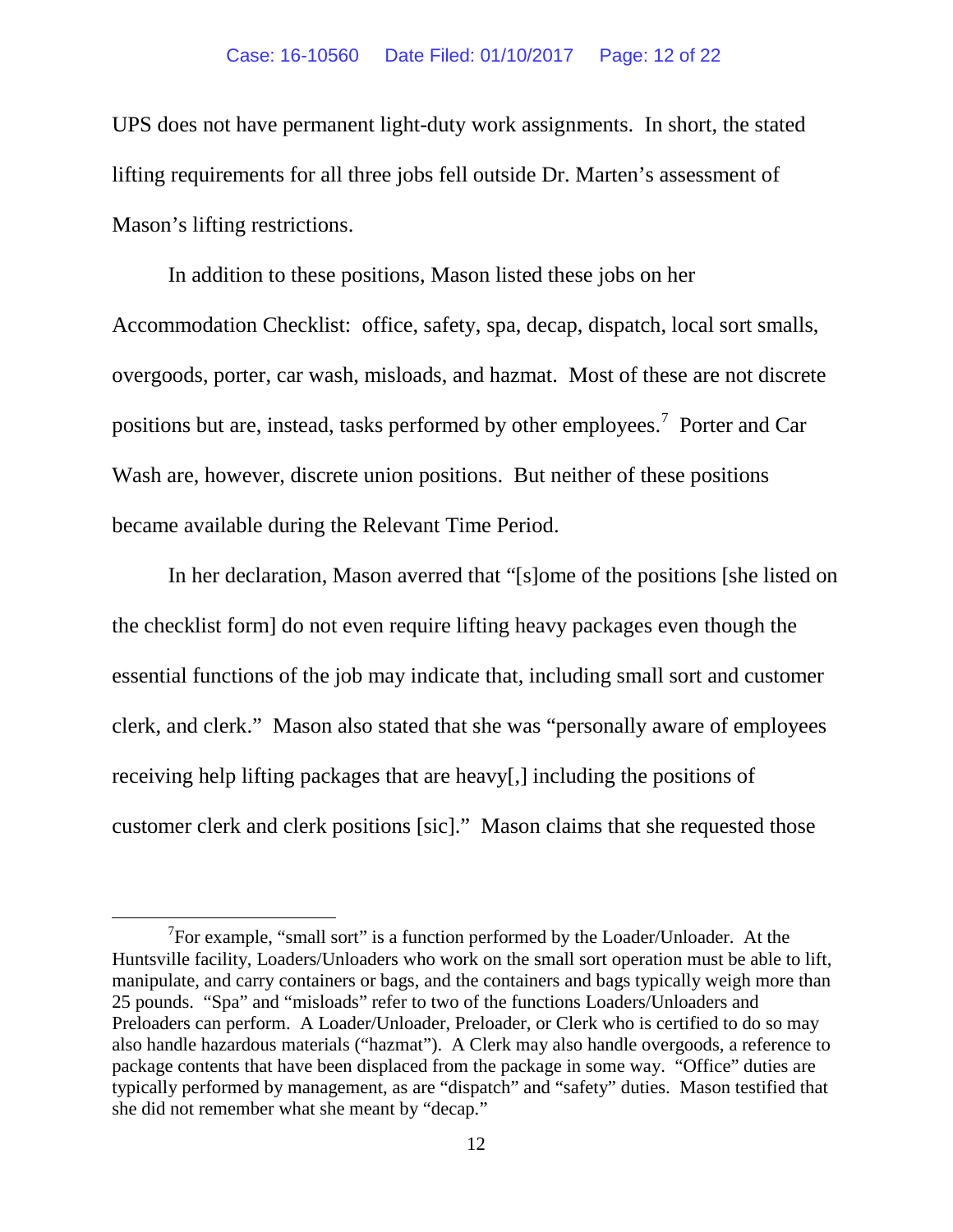### Case: 16-10560 Date Filed: 01/10/2017 Page: 13 of 22

positions specifically because they do not "actually require" heavy lifting or because she would receive help in lifting packages.

Martha Pender filled the open clerk position that became available at the Huntsville facility during the Relevant Time Period. Pender executed a declaration stating that she "sometimes" has to move "heavy" packages as part of her job. Pender stated that she can move these packages by doing a "team lift" with other people, pushing them out of the way so that other workers may move them, or getting assistance from other employees to move the packages. In addition, customers with heavy packages will place the packages directly on the counter, and hand trucks are "readily available for assistance with heavy packages." Pender claimed that "[o]ther clerks also receive assistance with heavier packages as needed." According to Pender's experience, the positions of clerk and customer clerk do not "typically require lifting heavy items," and they may obtain assistance when heavy lifting is required. Pender also claimed that the position of "small sorter" also does not require heavy lifting.

During the Relevant Time Period, the Huntsville facility had two non-union supervisory positions become available. Because no current UPS employees at the Huntsville facility, including Mason, had successfully completed the MAPP process, UPS hired two outside candidates.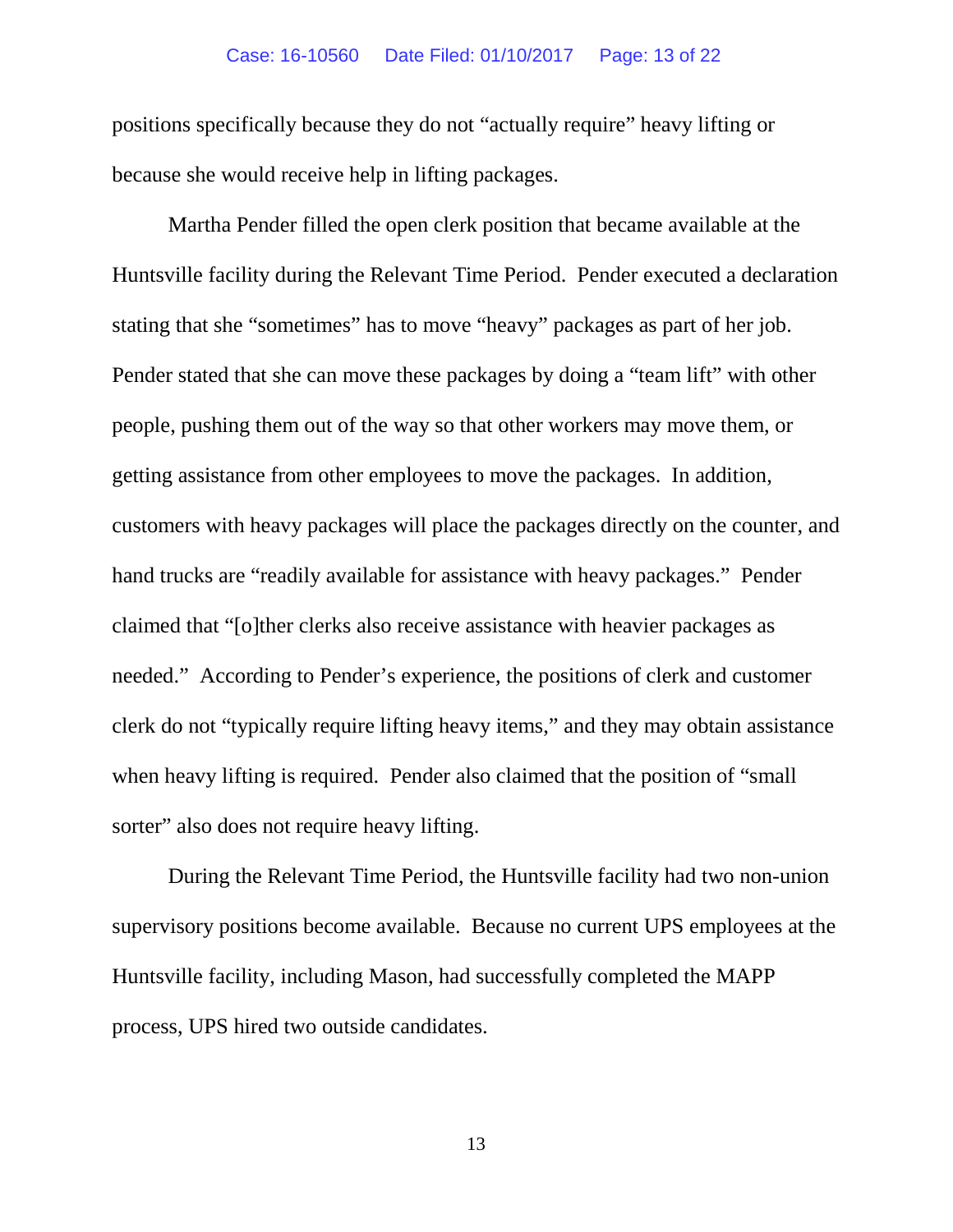## **F. Mason's ADA lawsuit**

On December 27, 2013, Mason filed this complaint, alleging that UPS discriminated against her based on her disability, in violation of the ADA.<sup>[8](#page-13-0)</sup> Mason alleged that UPS refused to accommodate her and failed to contact her with "any offers or suggested openings within the company which were available or potentially available."

Following discovery, UPS moved for summary judgment, arguing, inter alia, that Mason's ADA claim was barred because she was not a "qualified individual" under the statute. Mason filed a motion to strike the deposition errata sheets of White, Ingle, and Butler, arguing that the attorney-authored "clarifications" violated Federal Rule of Civil Procedure 30(e).

The district court granted UPS's motion for summary judgment and dismissed the case with prejudice.<sup>[9](#page-13-1)</sup> While UPS had conceded that Mason is disabled under the ADA, the district court determined that she was not a "qualified

<span id="page-13-0"></span> <sup>8</sup> <sup>8</sup>Mason also raised claims of intentional infliction of emotional distress, negligent infliction of emotional distress, age discrimination, and gender discrimination. The district court dismissed the negligent infliction of emotional distress claim under Fed. R. Civ. P. 12(b)(6), noting Mason's concession that that it is not a cause of action under Alabama law. The district court dismissed Mason's age and gender discrimination claims without prejudice, based on a joint stipulation by the parties. Finally, the district court granted summary judgment to UPS on Mason's intentional infliction of emotional distress claim. On appeal, Mason does not argue that the district court incorrectly ruled on these claim and, thus, she has waived any such argument. See Hamilton v. Southland Christian Sch., Inc., 680 F.3d 1316, 1318-19 (11th Cir. 2012).

<span id="page-13-1"></span><sup>&</sup>lt;sup>9</sup>As Mason had admitted that she was never an employee of the named defendant United Parcel Service Co., Inc., the district court granted summary judgment to that defendant as well. On appeal, Mason does not dispute the grant of summary judgment as to that separate defendant.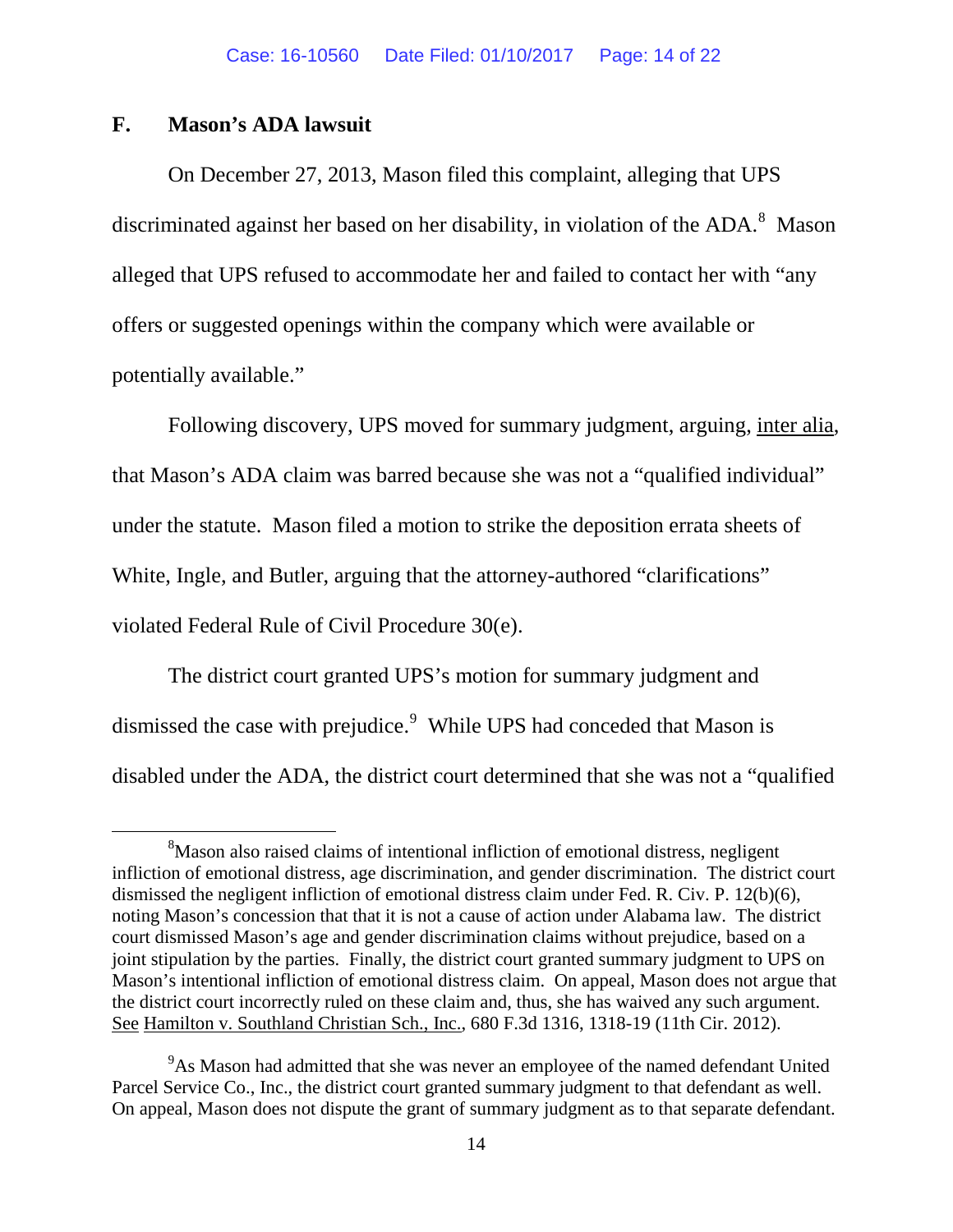#### Case: 16-10560 Date Filed: 01/10/2017 Page: 15 of 22

individual" under the statute because there was no genuine issue of material fact as to whether Mason could perform the essential functions of the positions that became available at the Huntsville facility during the Relevant Time Period, with or without reasonable accommodation.

The district court also denied Mason's motion to strike the deposition errata sheets because (1) the errata sheets complied with Rule  $30(e)$ 's requirement to "list" the changes and the reasons given by the deponent for making them"; (2) UPS acknowledged that certain positions became available during the relevant period; and (3) in any event, the district court explicitly stated that it did not rely on "the employees' testimony here when making its determination on the motion for summary judgment."

### **II. RELEVANT LAW**

Under the ADA, an employer may not discriminate against a qualified individual with a disability. 42 U.S.C. § 12112(a). To establish a prima facie case of discrimination under the ADA, a plaintiff must show: (1) she is disabled; (2) she is a qualified individual; and (3) she was subjected to unlawful discrimination because of her disability. Holly v. Clairson Indus., LLC, 492 F.3d 1247, 1255-56 (11th Cir. 2007). In the district court, the parties agreed that Mason was disabled, but contested the second and third elements of the prima facie case.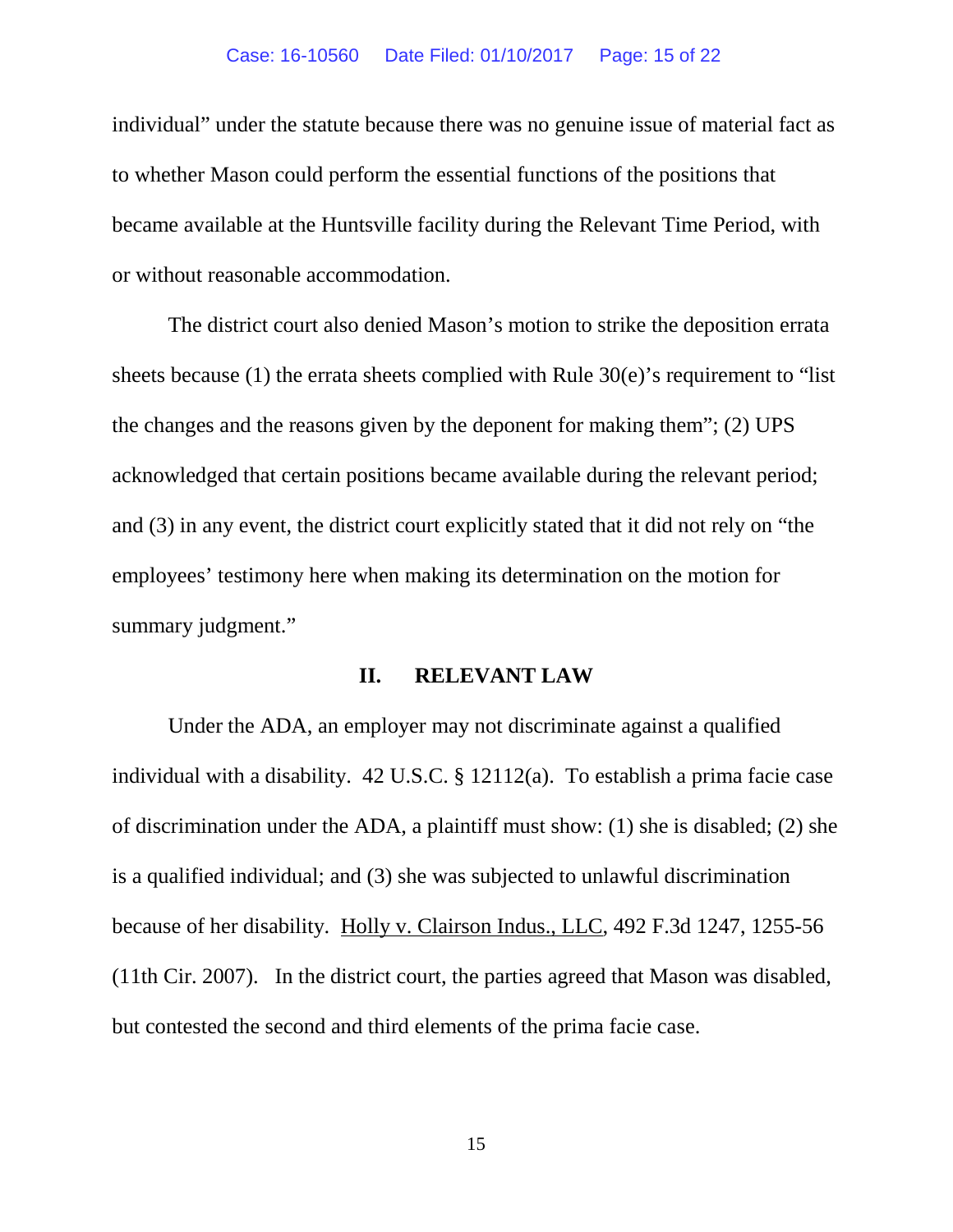### Case: 16-10560 Date Filed: 01/10/2017 Page: 16 of 22

A "qualified individual" is one who, "with or without reasonable accommodation, can perform the essential functions of the employment position that such individual holds or desires." 42 U.S.C. § 12111(8). In other words, the plaintiff must show that she "can perform the essential functions of [her] job without accommodation, or, failing that, show that [she] can perform the essential functions of [her] job with a reasonable accommodation." Davis v. Fla. Power  $&$ Light Co., 205 F.3d 1301, 1305 (11th Cir. 2000). If the plaintiff cannot perform the essential functions of her job even with an accommodation, by definition she is not a qualified individual under the ADA. Id.

We evaluate whether a function is essential on a case-by-case basis by examining a number of factors. Holly, 492 F.3d at 1258. An essential function is a fundamental job duty of a position, and does not include marginal functions of the position. Earl v. Mervyns, Inc., 207 F.3d 1361, 1365-66 (11th Cir. 2000), see also 29 C.F.R. § 1630.2(n)(1). In determining if a task is an essential function, relevant evidence may include: (1) the employer's judgment as to what functions are essential, (2) a written job description, (3) the amount of time spent on the job performing the function, (4) the consequences of not requiring the employee to perform the function, (5) the terms of a collective bargaining agreement, (6) the work experience of past employees in the position, and (7) the current work experience of employees in similar jobs. 29 C.F.R. § 1630.2(n)(3). We give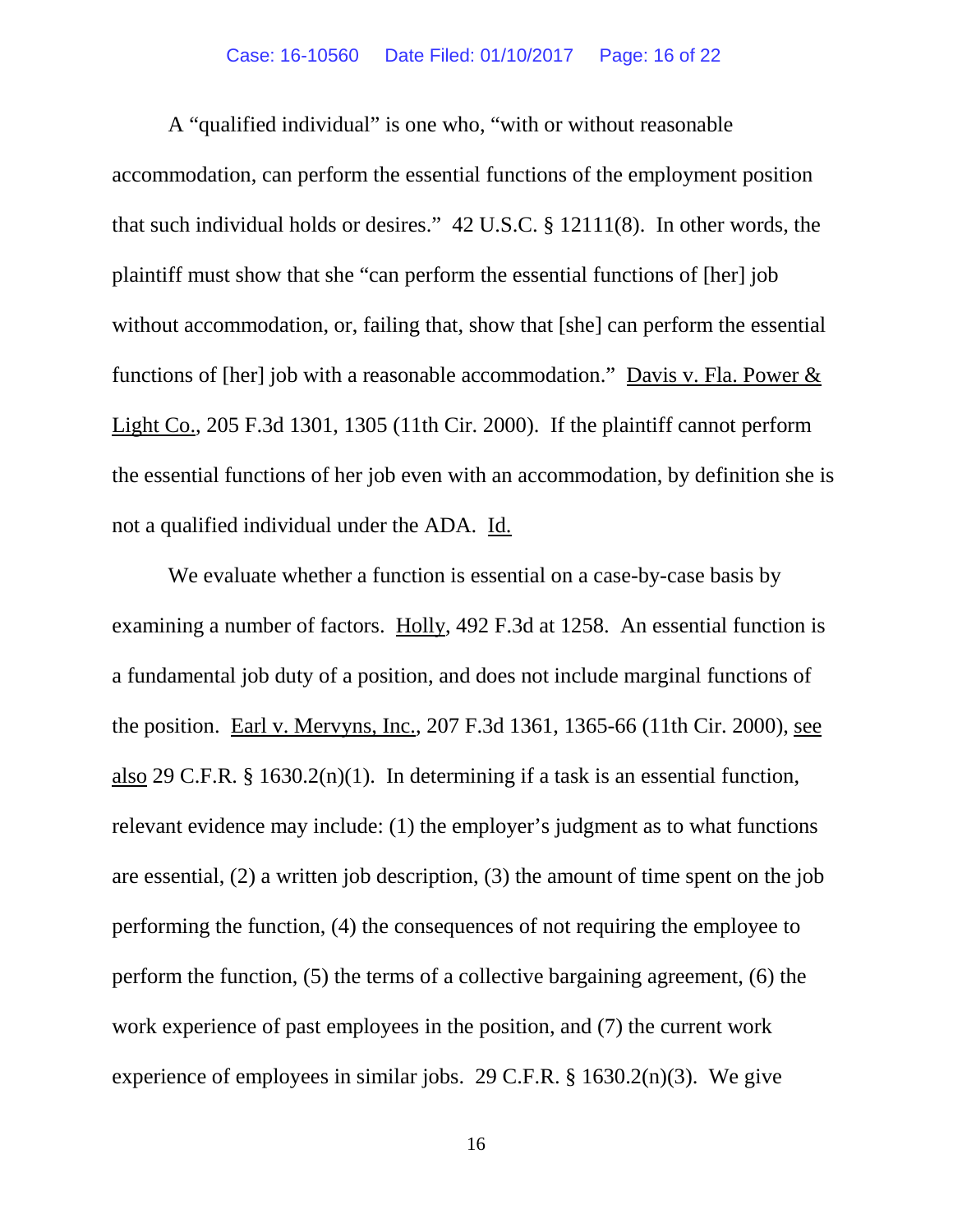substantial weight to an employer's judgment about which functions are essential, although this factor alone is not conclusive. Holly, 492 F.3d at 1258.

As to the discrimination prong, discrimination under the ADA includes the failure to make a reasonable accommodation to the known physical or mental limitations of the individual. 42 U.S.C. § 12112(b)(5)(A); Holly, 492 F.3d at 1262 (explaining that "an employer's failure to reasonably accommodate a disabled individual itself constitutes discrimination under the ADA, so long as that individual is 'otherwise qualified,' and unless the employer can show undue hardship").

The plaintiff bears the burden both to identify an accommodation and show that it is reasonable. Willis v. Conopco, Inc., 108 F.3d 282, 284-86 (11th Cir. 1997). Once the plaintiff has met her burden of proving that reasonable accommodations exist, the defendant-employer may present evidence that the plaintiff's requested accommodation imposes an undue hardship on the employer. Id. at 286.

Accommodations are "[m]odifications or adjustments to the work environment, or to the manner or circumstances under which the position . . . is customarily performed  $\ldots$ ." 29 C.F.R. § 1630.2(o)(1)(ii). The ADA, however, does not require an employer to accommodate an employee in the manner she desires, nor is the employer required to "transform the position into another one by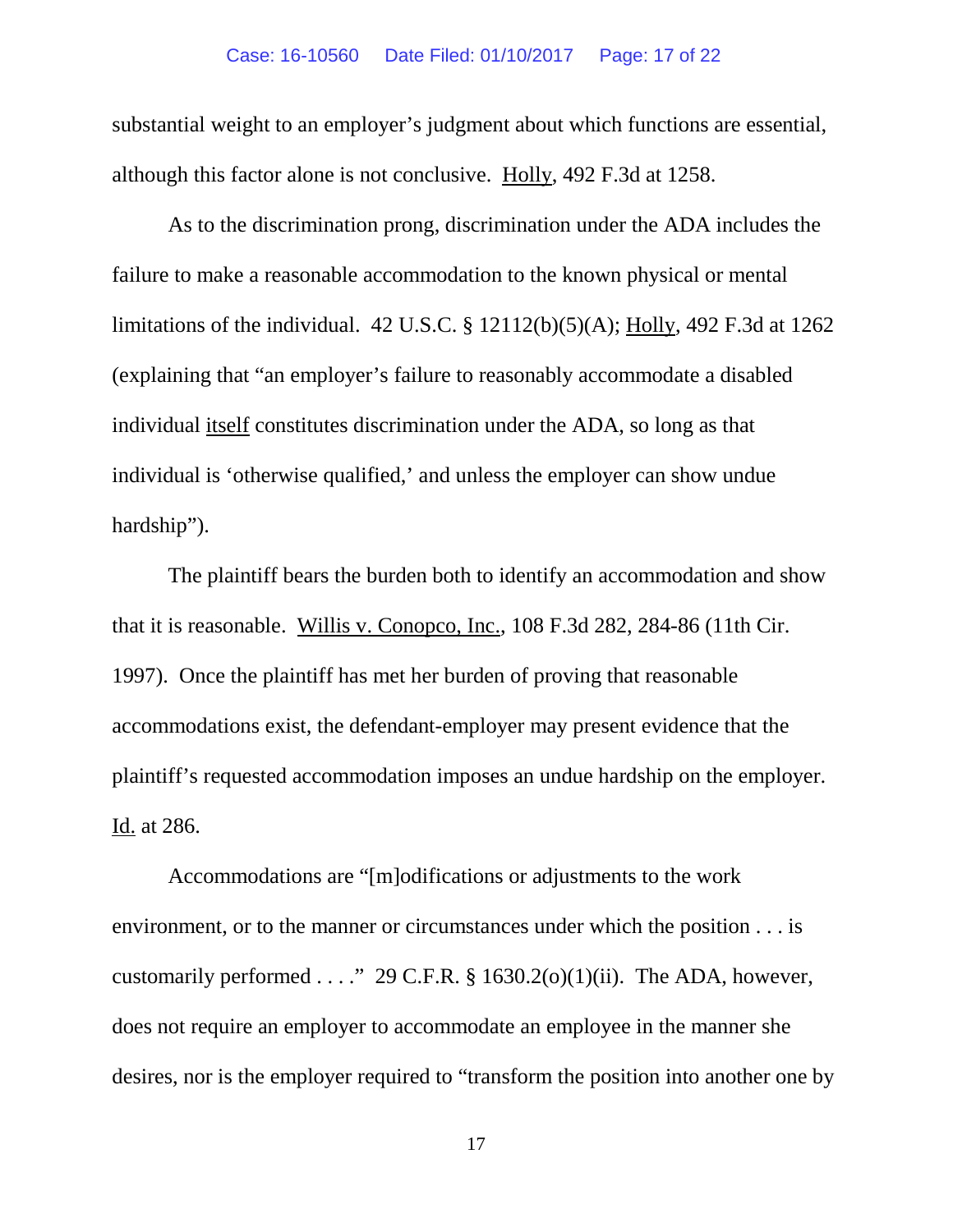eliminating functions that are essential to the nature of the job as it exists." Lucas v. W.W. Grainger, Inc., 257 F.3d 1249, 1260 (11th Cir. 2001); see also Stewart v. Happy Herman's Cheshire Bridge, Inc., 117 F.3d 1278, 1285-86 (11th Cir. 1997).

### **III. DISCUSSION**

The district court correctly determined that Mason did not meet her burden to show a prima facie case of discrimination under the ADA and, thus, the court properly granted summary judgment for UPS. See Lucas, 257 F.3d at 1255. The parties agree that Mason is disabled under the ADA. The only union positions that became available during the Relevant Time Period were the preloader, clerk, and air driver positions. But, critically, Mason failed to establish that she is a "qualified individual" under the ADA because she did not demonstrate that she could perform the essential functions of these positions with or without reasonable accommodation.[10](#page-17-0) See 42 U.S.C. § 12111(8); Davis, 205 F.3d at 1305.

According to Dr. Martens, Mason's medical restrictions prohibited her from lifting packages above the shoulder or lowering them to foot level. Mason was

<span id="page-17-0"></span><sup>&</sup>lt;sup>10</sup>Mason does not contest that her lifting restrictions foreclosed her continued employment as a delivery truck driver. Moreover, to the extent that Mason argues that UPS should have awarded her a non-union supervisory position, it is undisputed that Mason did not qualify for such a position through the MAPP process. "The ADA does not mandate that employers promote disabled employees in order to accommodate them." Lucas, 257 F.3d at 1257 (citation omitted). Additionally, the other union positions that Mason listed on the Accommodation Checklist either did not exist as an independent position or did not become available during the Relevant Time Period. See Willis, 108 F.3d at 284 (citation omitted) ("Reassignment to another position is a required accommodation only if there is a vacant position available for which the employee is otherwise qualified.").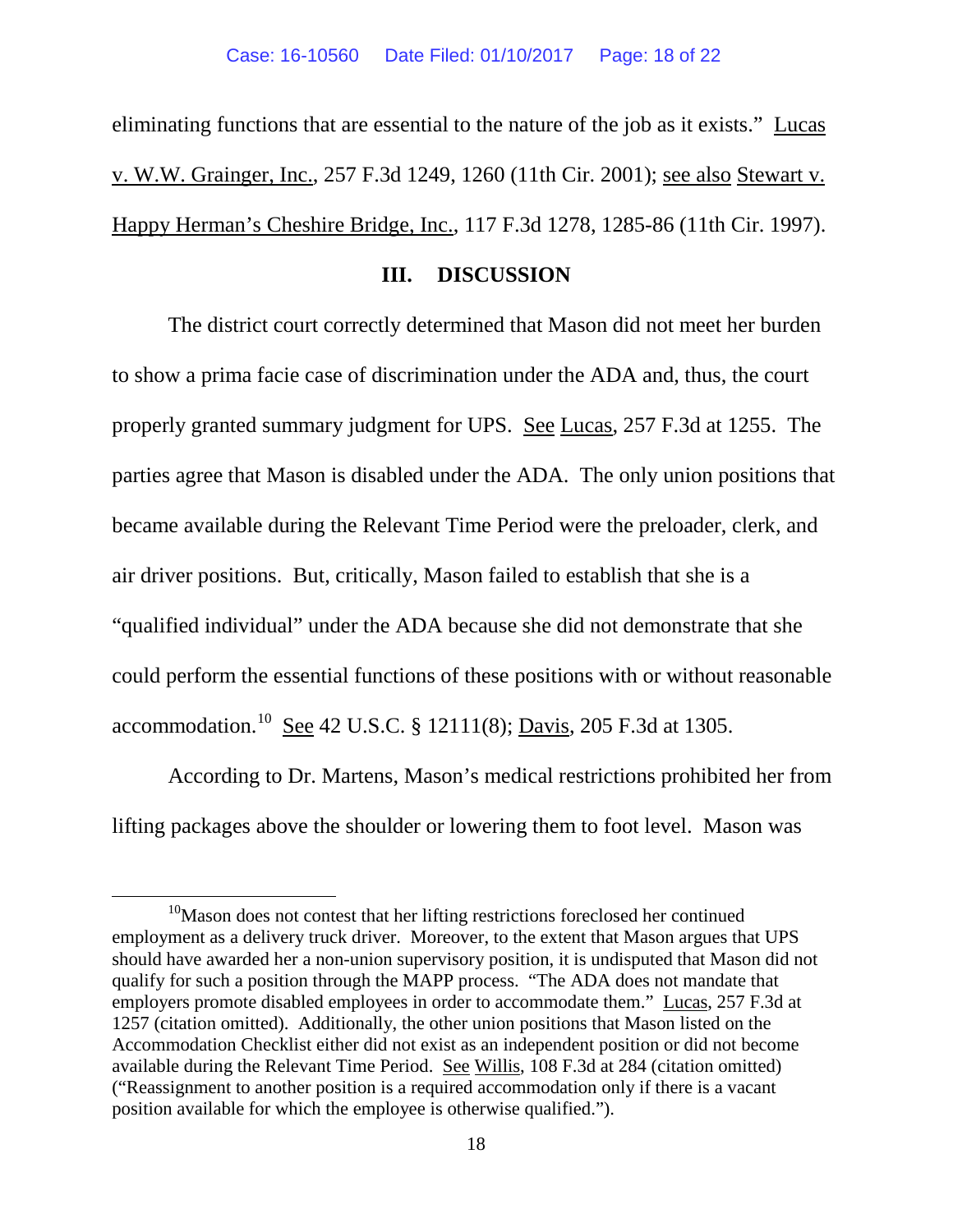allowed to occasionally lift 10 pounds, but was prohibited from lifting more than 25 pounds. It is undisputed that, according to UPS's lists of essential job functions, each of these positions required frequent or occasional lifting of weights outside of Mason's stated limitations. The determination by UPS that these are essential functions of the positions is entitled to substantial weight. See Holly, 492 F.3d at 1258. To circumvent this problem, Mason relies on two pieces of evidence.

First, Mason points to Ingle's determination on Part B of the Accommodation Checklist form that Mason could perform the essential functions of the positions identified with reasonable accommodation. However, Mason ignores that the form itself states that the determination is preliminary. Moreover, the record establishes that Ingle's determination was not final and she did not have the sole authority to determine whether Mason was eligible for a reasonable accommodation. Thus, Mason's argument that Ingle's preliminary determination was never "altered, amended, adjusted, or otherwise modified"<sup>[11](#page-18-0)</sup> misses the mark because UPS made a final determination that Mason's lifting restrictions made her unable to perform the essential functions of the positions, with or without reasonable accommodation. UPS timely informed Mason of this final

<span id="page-18-0"></span><sup>&</sup>lt;sup>11</sup>Mason repeatedly complains about Ingle's purported failure to notify Mason that her preliminary assessment was altered or changed. But Mason was not aware of Ingle's notations on Part B of the checklist form until approximately five months after UPS notified her in April 2012 of its final determination regarding her ADA accommodation request.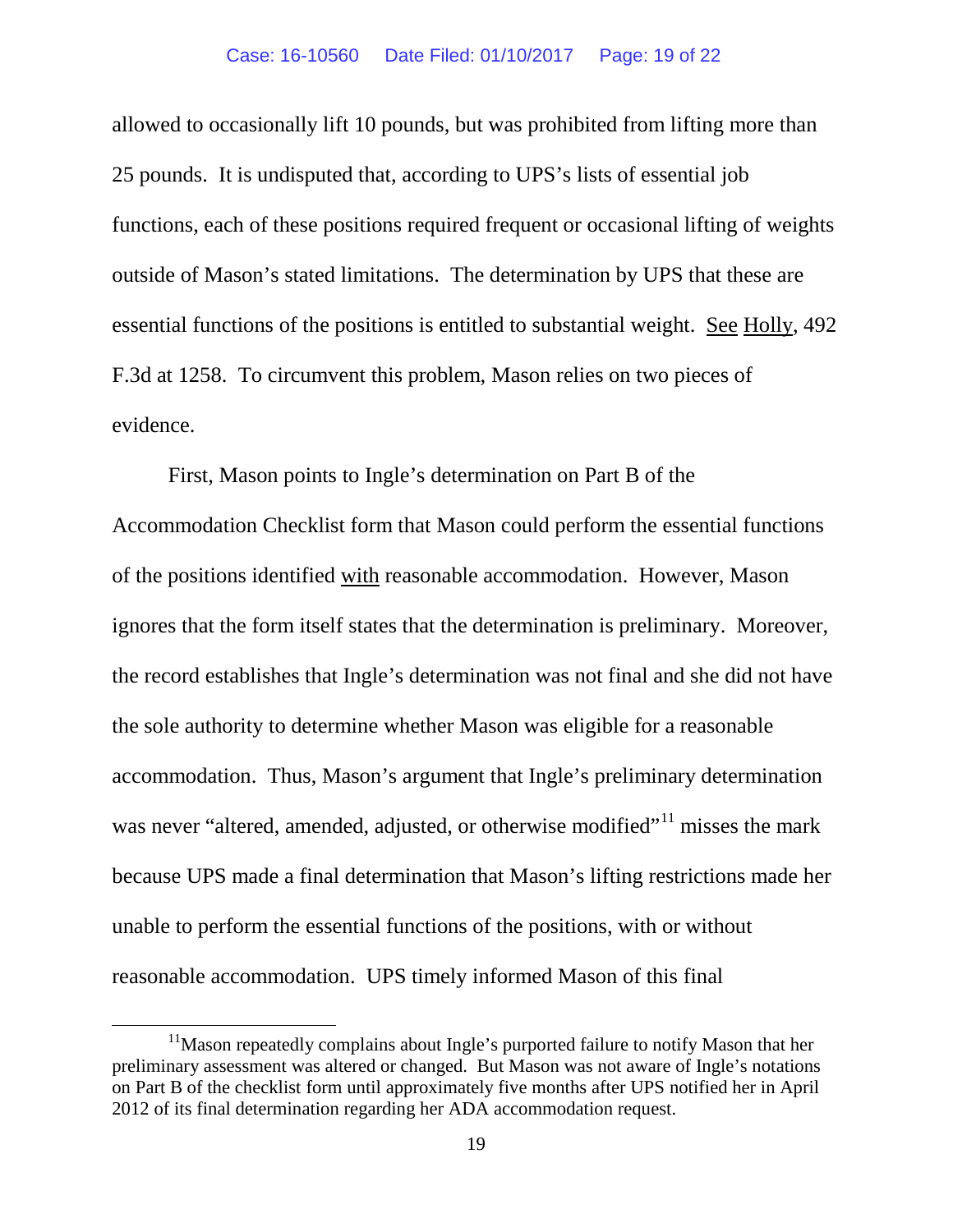determination and continued to search for jobs she could perform. For these reasons, Ingle's preliminary determination is insufficient to create a genuine dispute of material fact.

Second, Mason relies on Pender's declaration (supplemented by Mason's own declaration) to contend that lifting packages outside Dr. Marten's stated restrictions was only a "marginal" and "infrequent" function of the clerk position, and that Mason could receive assistance from other employees for packages above her lifting restrictions.<sup>[12](#page-19-0)</sup>

As the district court properly found, Mason has presented no evidence rebutting the written job descriptions' requirement that clerks must lift packages above their shoulders or lower them to foot level, two actions that Dr. Martens determined Mason could not do because of her impairments. Beyond that, the district court correctly pointed out that neither Mason nor Pender defined what constitutes a "heavy" package. While we must draw all reasonable inferences in Mason's favor, Holly, 492 F.3d at 1255, it is not reasonable to infer that "heavy" encompasses all packages over Mason's maximum lifting limit of 25 pounds. And the ADA does not require UPS to place Mason in a clerk position and remove the

<span id="page-19-0"></span><sup>&</sup>lt;sup>12</sup>Because Pender's declaration only pertains to the clerk position and Mason provides only one line of argument in her brief regarding the preloader position (and no argument whatsoever regarding the air driver position), this Court will deem any argument regarding the preloader and air driver position to be abandoned. Timson v. Sampson, 518 F.3d 870, 874 (11th Cir. 2008). In any event, in the absence of any evidence to the contrary, it is unrebutted that UPS's written job description for both of these functions require lifting outside of Mason's stated restrictions.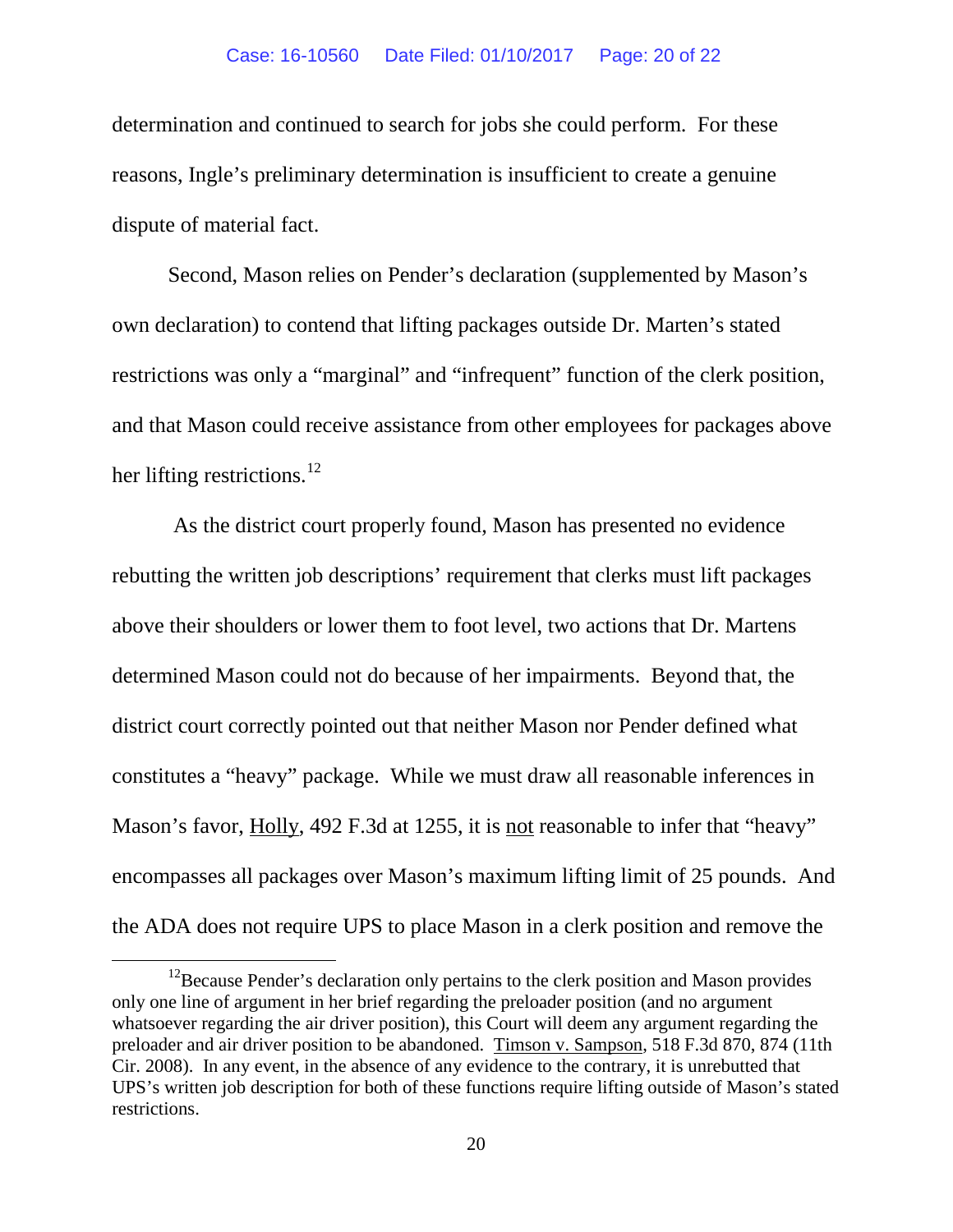duty to lift packages weighing more than 25 pounds or to assist in moving packages over 150 pounds, as that would essentially transform the position into another one by eliminating essential functions of the job as it exists. See Lucas, 257 F.3d at 1260.

Mason's purported reliance on other UPS employees to assist with "heavy" packages and her contention that her lifting restrictions would not significantly disrupt the package center are also unavailing. Mason's restrictions would require her to leave every package weighing more than 25 pounds and some packages weighing between 10 and 25 pounds for other employees to deal with. Given that evidence in the record reflects that the Huntsville center is small and leanly staffed, and requires all employees to perform their functions, Pender's testimony is again insufficient to create a genuine factual dispute regarding the impact requiring another employee to assist Mason with any package weighing more than 25 pounds would have on the package center's operations. Thus, this requested accommodation is not reasonable.<sup>[13](#page-20-0)</sup> See Lucas, 257 F.3d at 1260; Willis, 108 F.3d at 284-86.

<span id="page-20-0"></span><sup>&</sup>lt;sup>13</sup>To the extent Mason argues that UPS has not shown that accommodating her would cause it "undue hardship," the burden shifts to UPS only after the plaintiff has met her burden of proving that reasonable accommodations exist, which Mason has not done. Willis, 108 F.3d at 286. Mason's allegations that UPS failed to "engage in a bone fide 'interactive process'" are also unfounded. The record evidence demonstrates that UPS invited Mason to enter into an ADA-accommodation process and followed its procedures in evaluating her restrictions and determining whether or not it could offer her a position, with or without reasonable accommodation, within those restrictions.